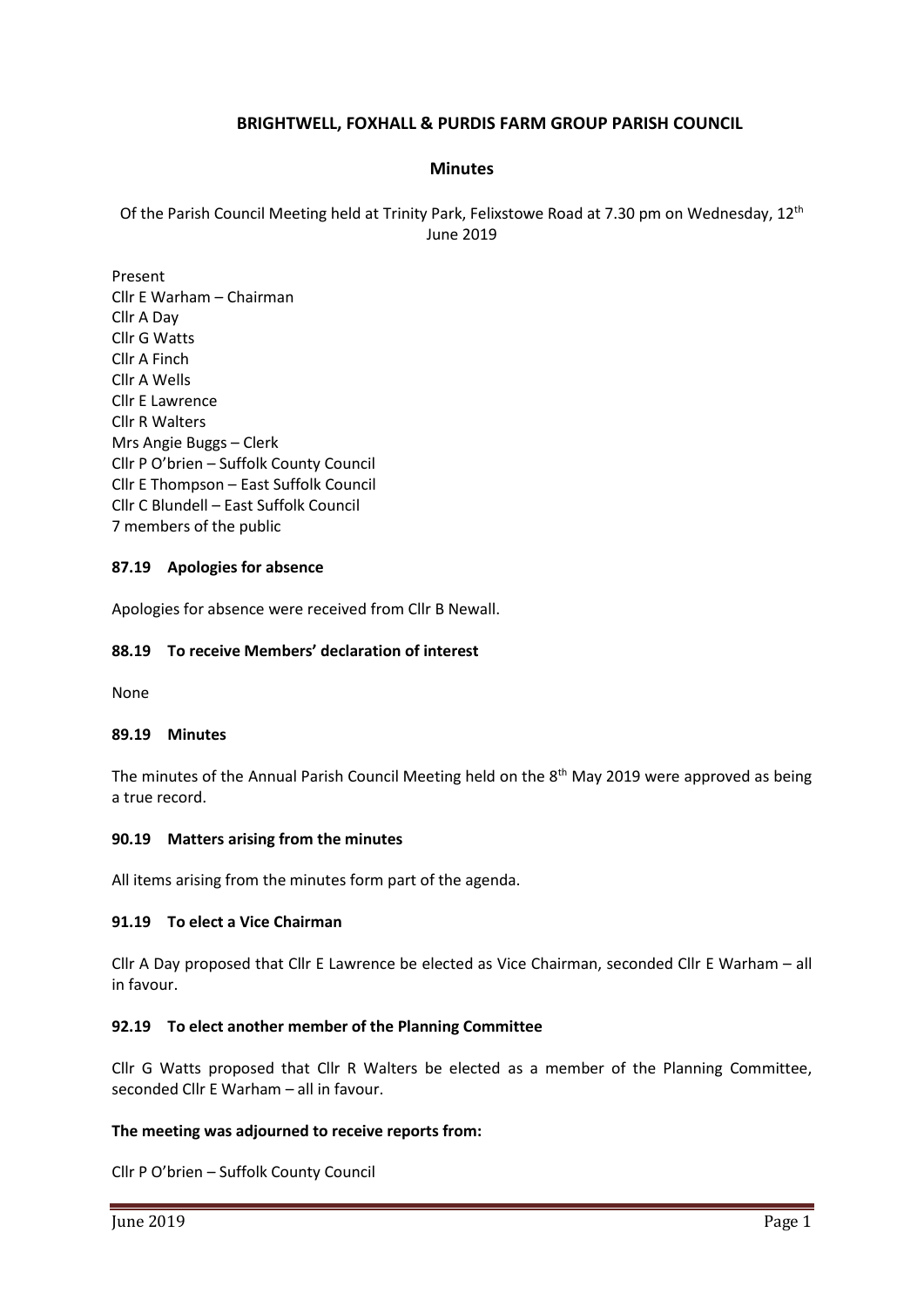Five new policy areas were outlined at SCCs Annual General Meeting and they are: proposals to begin to use council owned land to build more homes, plans to cut carbon emissions, a commitment to continue work to protect vulnerable adults and children, improve Suffolk roads, raise educational standards. There are all major areas to address in the coming twelve months.

Plans were also announced regarding work with partners, businesses and residents to develop a long-term vision for Suffolk, to renew the council's approach to growing Suffolk's economy and for the council to act more commercially.

Improvements need to be made with our relationships with district and borough councils. It is essential that we work together as this will make for efficiency and savings. The time of pursuing separate avenues are long gone. We need co-operation and service, regardless of political view.

Tremendous news on May 21st. Ofsted inspectors awarded Children's Services at SCC an Outstanding grade following April visit. Only eight other Local Authorities, out of 152, have been judged to be 'Outstanding' overall.

Inspectors were impressed with improvements made across the service since rated 'Good' in 2015.Inspectors commended the staff, highlighting that "the work that staff are doing with children and young people is impressive; the way that they are doing it is making a real difference to their lives". Workforce management was also recognised by Ofsted as a strength.

The Fire Service has had its first major upgrade to its equipment and uniforms since 2011. The firefighter's role has changed much in recent times. In the last year, over a third of emergency incidents attended were not fire related and included events such as road traffic collisions and rescues of both animals and people, from water or height.

The fire service worked in consortium with 12 other fire services across the country, to create an efficient and cost-effective way of purchasing the equipment.

A Highways Community Self Help scheme has been developed in partnership with towns and parishes across Suffolk after it was recognised that many of these councils were willing to carry out additional works to maintain and improve the look of their communities. Works, such as: sign cleaning, hedge cutting, and fingerpost painting. Highways has committed £100k to the scheme in its first year. This funding was taken from the £9.67million additional funding allocated to Suffolk Highways in the budget and is designed to support and empower town and parish councils. Towns and parishes that are interested in joining Community Self Help are encouraged to visit: [www.suffolk.gov.uk/communityselfhelp](https://www.suffolk.gov.uk/roads-and-transport/community-self-help-scheme/) for more details.

Discussions took place regarding Parish Council and local people carrying out work on behalf of Suffolk County Council Highways regarding cutting back vegetation and cleaning of road signs. Cllr A Day stated that he was concerned that Suffolk County Council Highways were still not engaging with the Parish Council regarding the improvements to Straight Road. Cllr P O'brien suggested a better outcome would be achieved by telephoning Suffolk County Council Highways rather than emailing. **Action: Clerk**

Cllr E Thompson – East Suffolk Council – Verbal report and discussions.

Cllr C Blundell – East Suffolk Council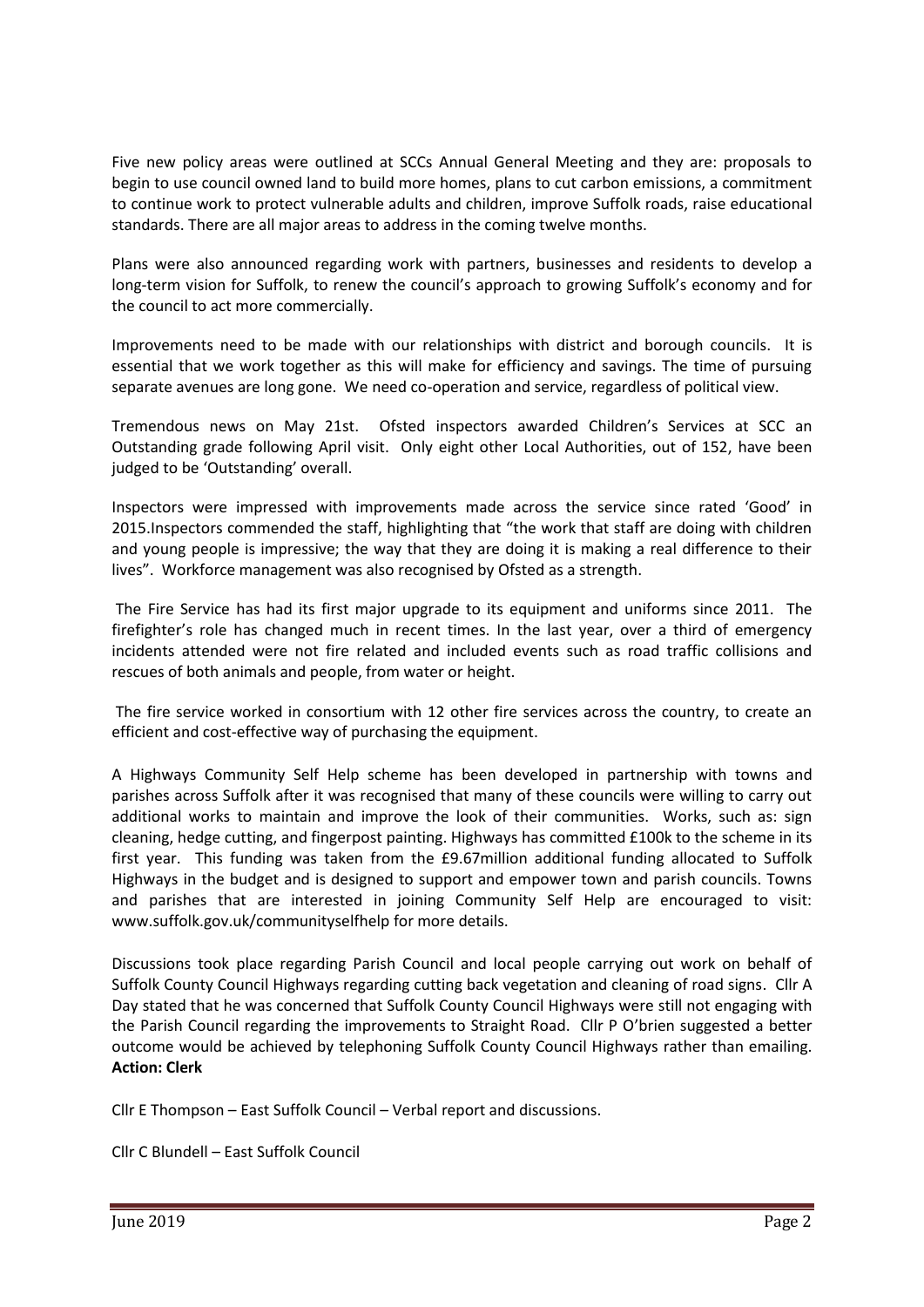East Suffolk Council make up. The East Suffolk District Council is formally registered as a District Council with the Government. However, The Council has chosen to use their title locally as 'East Suffolk Council' which I am advised they are entitled to do and have done so. The district council is made up of 39 Conservatives, 7 Labour, 4 Green, 3 Liberal Democrats and 2 Independents. The Greens, Liberal Democrats and Independents have chosen to work together as a single group making them the second largest group in the council with 9 members. The third group is made up of all 7 Labour councillors.

This matters in the distribution of seats on the various committees. It has been decided by the legal team that Planning (North) will have two opposition seats, and Planning (South) will have three opposition seats.

Since the election most of council time has been taken up with the training and induction of the new councillors and bringing returned councillors up to date with the new and revised processes introduced because of the merger. Therefore, there is little to report on that affects Martlesham, Brightwell, Foxhall and Purdis Farm other than Gladman's Outline Planning Permission for 2700 new homes in Bucklesham/Foxhall which I understand has been submitted to the Council with no Preapplication discussions.

A change has been made in the number of days for planning comments from interested parties. Instead of simply stating 21 days it is now formally changed to 15 working days. This allows for bank holidays etc.

You may like to know that the 'Brightwell Lakes Plan' and the background work involving all relevant parties was, on Tuesday 4th June 2019, granted a national award by an organisation 'Planning Resource' in London for excellence in planning processes and consultations. The district Council will publicise this in due course.

Extensions for planning applications will become more difficult in future due to more strictly adherence to determination timetables. It will, however, still be possible to ask for time extensions if they are needed.

If lobbying has taken place with respect to a particular application to a planning committee member that member is recommended to make that known before the planning meeting in which that particular application is to be determined.

# Question Time

Discussions took place concerning the Planning Application and proposed development of Orwell Green. Several members of the public stated their objections to the proposed development. Cllr C Blundell stated that it is not likely to go ahead as a. it is outside the Local Plan and b. too much work would have to be completed to bring the area up to standard and many other issues. Cllr C Blundell went on to say that, in his opinion, it is unlikely to succeed as East Suffolk Council has to take the Local Plan seriously.

The meeting was re-convened

# **93.19 Planning**

a. General

Cllr G Watts reported that there had been three Planning Application refusals in the last month.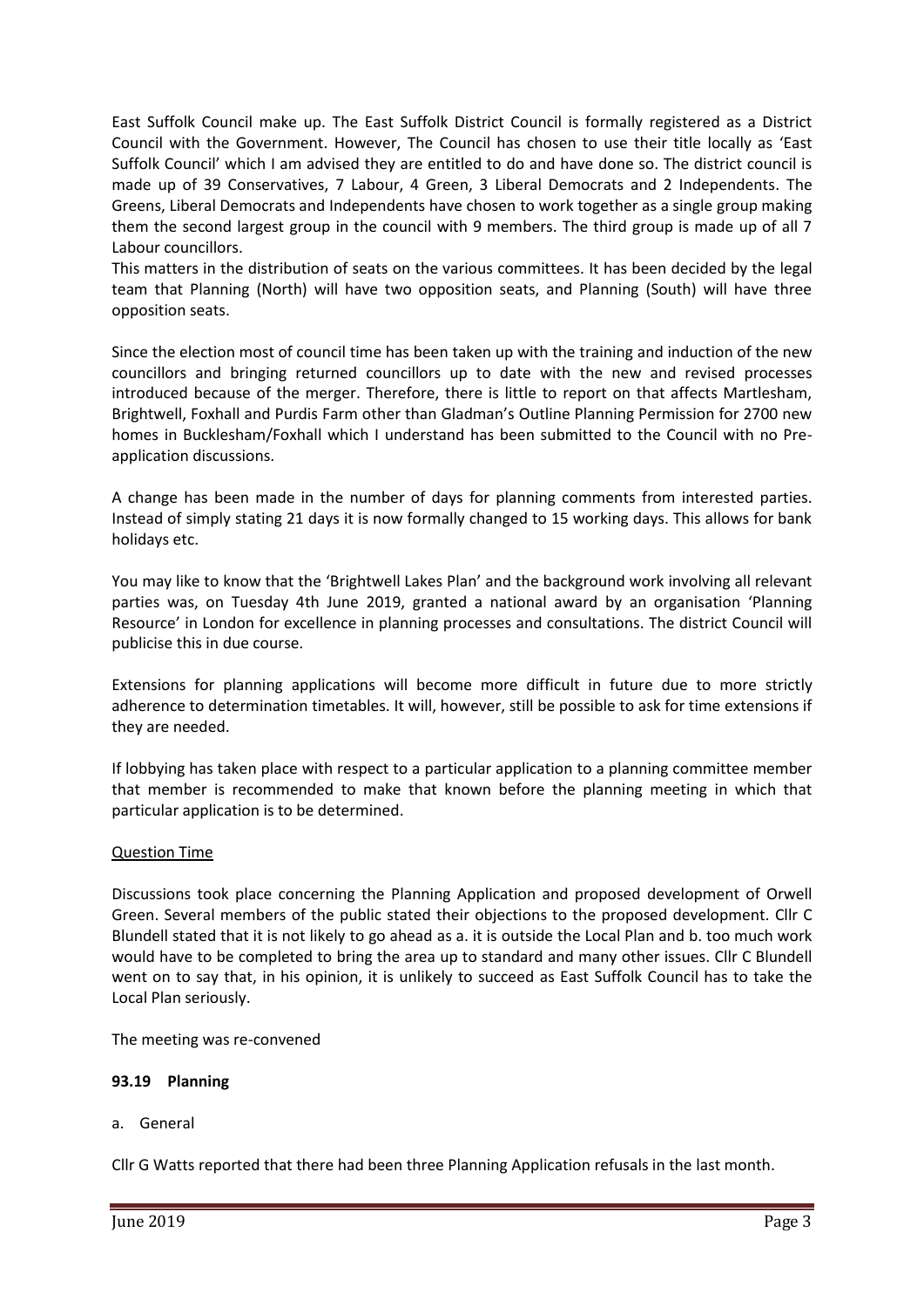DC/19/0680/FUL Straight Works Straight Road Foxhall – Conversion of existing offices/store to dwelling and extension of same building.

The Parish Council had not objected to this application however the Planning Department have turned it down as it is in the countryside and they are continuing to enforce the policy of very limited development in the countryside very strongly.

DC/19/1222/FUL The Moorings Felixstowe Road Foxhall – Garaging to frontage and associated works.

This application was turned down by the Planning Department because of the scale of the development.

DC/19/0992/OUT The Bungalow High Trees Foxhall – Demolition of building and erection of new two storey dwelling.

The Parish Council supported this application however the Planning Department have refused it on the grounds that it is in the countryside and a lack of information submitted to assess and address the potential adverse effects on the woodland TPO and Special Landscape Area.

The Parish Council have received another Planning Application for Tanglewood Elmham Drive Foxhall (DC/19/2281/FYL) for extensions to the dwelling which will be circulated to members of the Planning Committee. Previous Tanglewood applications have been refused.

# b. Brightwell Lakes

Cllr A Day said that he was concerned that the forum which had been set up did not appear to be addressing the relationship between the forum and neighbouring properties. Concerns were expressed over the boundary between Sheep Drift Farm and the Quarry and the type of fencing. Cllr C Blundell stated that he had been assured that this problem would be solved.

# c. Orwell Green Outline Planning Application No DC/19/1988/OUT

Cllr G Watts gave an outline of the contents of the application which he reports to be in line with previous correspondence and literature which was produced by Gladman's in 2018. Cllr G Watts said although the there would be opposition to the application itself, he felt that a major problem is the traffic situation. As is required Gladman's have carried out a traffic assessment. As part of the traffic assessment they have used a traffic modelling system which it is believed was data gathered from a Suffolk County Council Model of 2016 which they have used the figures from that model to show traffic flows which basically are estimated figures. The projected building of 2700 dwellings is estimated to be built in different phases until 2038. Gladman's have carried out the traffic survey and they have assessed the road network and state that no mitigation is necessary for the extra amount of traffic. Gladman's have assessed Bucklesham Road as a 400% increase in traffic which they say is low effect. Gladman's have not assessed the traffic figures in Straight Road however as it is known locally the quickest route to local supermarkets and business parks is along Straight Road. It appears they have no local knowledge and have just used the figures which were produced for another project.

The Planning Application will be dealt with in the normal way and Brightwell, Foxhall & Purdis Farm Group Parish Council will be putting in their objections as clearly there is local opposition to the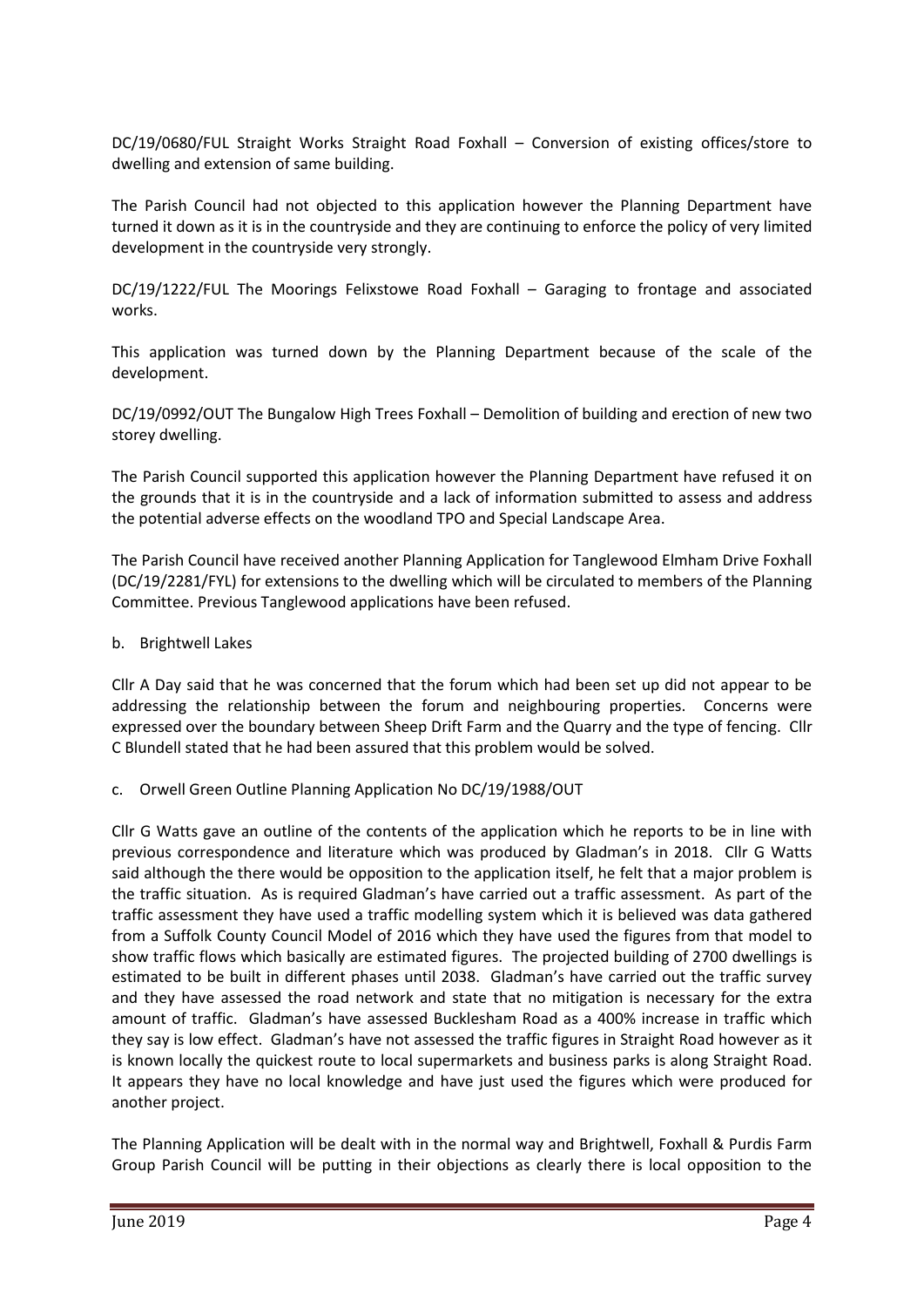development particularly on traffic grounds. This application is contrary to the East Suffolk Council Local Plan therefore if it is approved it will be against that policy.

# **94.19 Clerks Report**

The purpose of this report is to update members on outstanding issues, items received after the deadline for agenda items, correspondence and action taken by the Clerk.

# District Councillors

In case councillors would like to contact our newly appointed District Councillors their email addresses are; [chris.blundell@eastsuffolk.gov.uk](mailto:chris.blundell@eastsuffolk.gov.uk) and [Edward.thompson@eastsuffolk.gov.uk.](mailto:Edward.thompson@eastsuffolk.gov.uk)

# New Highways Self Help Scheme Empowers Suffolk people to do more in their community

Suffolk County Council today launched 'Highways Community Self Help' which is designed to support and empower towns and parish councils in Suffolk to carry out minor maintenance tasks in their communities.

The much-anticipated scheme has been developed in partnership with town and parishes across Suffolk after it was recognised that many of these councils were willing to carry out additional works to maintain and improve the look of their communities such as sign cleaning, hedge cutting, painting signs.

Highways has committed £100k to the scheme in its first year, taken from the £9.67million additional funding allocated to Suffolk Highways by the Chancellor of the Exchequer, Rt Hon Philip Hammond MP, in the Budget last October; the investment will help fund training, personal protective gear; such as gloves, hi-viz and safety glasses and any needed tools.

The types of works that town and parish councils are keen to undertake include:

- Sign cleaning
- Fingerpost cleaning/painting/repair
- Tree pruning/branch removal
- Hedge cutting/pruning
- Siding out of footways, or paths (widen back to original/full width)
- Grass verge cutting
- Weed killing/weed removal

Towns and parishes across Suffolk will be able to carry out these tasks and more through one or more of the following four options:

- 1. Buying in services from contractors
- 2. Using your own trained employee(s)
- 3. Using volunteers to undertake work
- 4. Buying additional services from Suffolk Highways

# Residents encouraged to tackle air pollution

East Suffolk residents are being encouraged to take simple steps to protect their health, and the health of their families, from air pollution.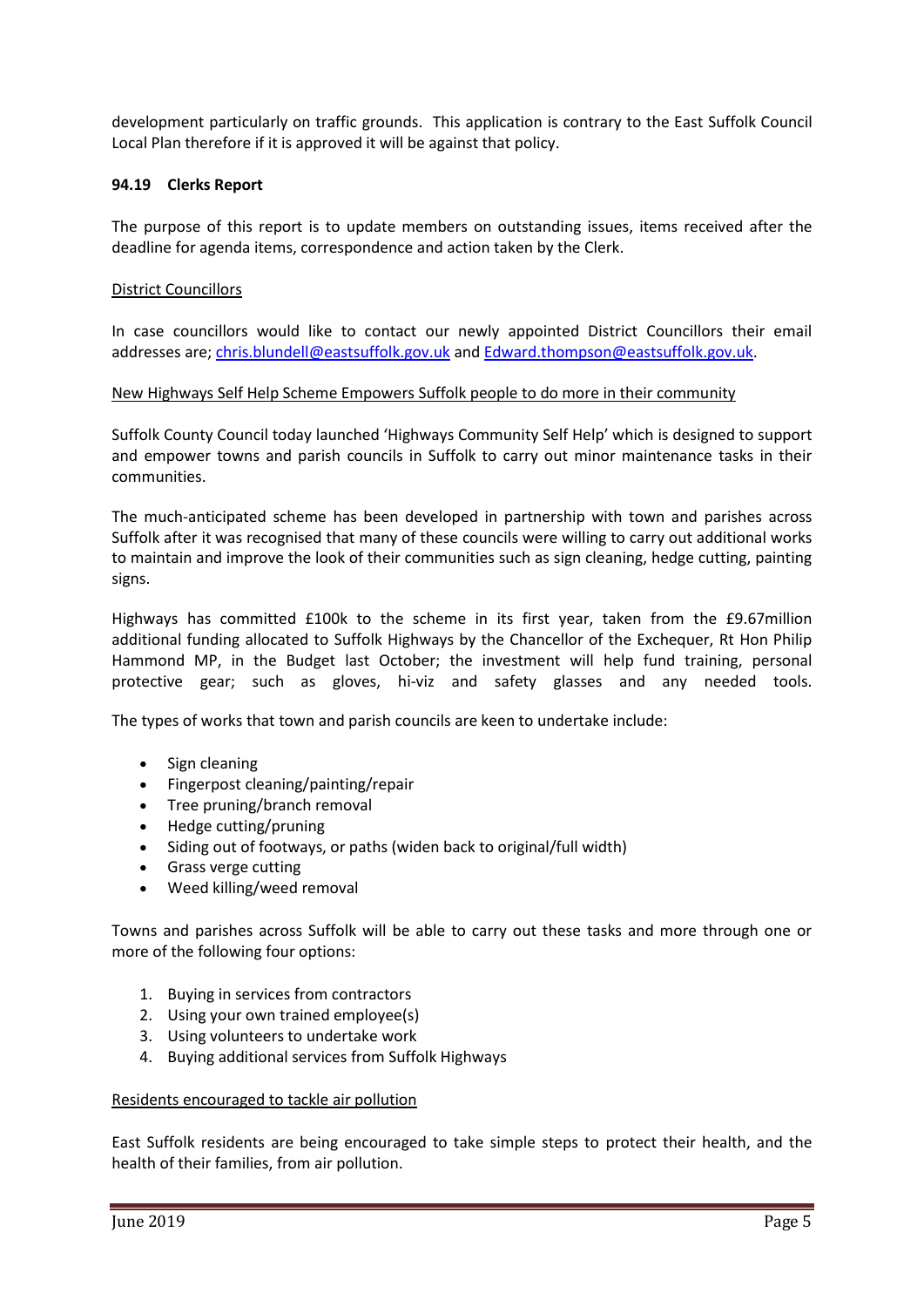In the lead up to Clean Air Day on 20 June, East Suffolk Council's Air Quality Officers are working with schools, workplaces and communities to help raise awareness of the causes of air pollution and how improved air quality can benefit health.

Clean Air Day is the UK's largest air pollution campaign and aims to tackle and raise awareness of air pollution. Schools, hospitals and communities across the UK will be holding events to inspire local residents to act for their own health and the health of local children.

In preparation for Clean Air Day, Air Quality Officers have been visiting East Suffolk schools to speak with drivers about the pollution caused by idling vehicles and asking parents to switch off their engines outside schools.

Children have [also been invited to become School Air Quality Ambassadors](http://www.eastsuffolk.gov.uk/news/air-quality-workshops/) and will attend an air quality lesson at the Council's offices in both Lowestoft and Melton next month.

Phil Gore, Head of Environmental Services and Port Health at East Suffolk Council said: "Air pollution has serious health impacts with dirty air contributing to 40,000 deaths every year in the UK. We want to raise awareness of the simple things people can do in their everyday lives to improve air quality. Clean Air Day is a chance to find out more about air pollution, share information with friends and family and help make the air cleaner and healthier for everyone."

As well as outdoor air pollution, residents are also being asked to consider the air quality in their homes. There are many ways to improve indoor air quality; including opening windows when cooking or using cleaning products, regularly servicing your boiler to ensure there are no carbon monoxide leaks and avoiding artificial scents in the products used at home.

Find out more at [eastsuffolk.gov.uk/clean-air-day-20-june-2019](http://www.eastsuffolk.gov.uk/environment/environmental-protection/air-quality/clean-air-day-20-june-2019/)

# **95.19 VAS Sign**

Cllr A Finch reported that he is in discussions with David Chenery Suffolk County Council Highways to try and agree some suitable locations for the VAS Sign to be placed on Brightwell Hill.

Cllr A Finch stated that one of the batteries in the VAS Sign needs replacing but he has not yet received a quotation of cost. Cllr A Day proposed, seconded Cllr A Walters that Cllr A Finch be authorised to spend up to £200 on a new battery – all in favour. **Action: Cllr A Finch / Clerk**

# **96.19 Cameras Straight Road Foxhall**

Cllr R Walters reported that the cameras and signs in Foxhall were proving to be a deterrent to fly tippers. One fly tipping offender is likely to be prosecuted. **Action: Cllr R Walters**

# **97.19 Finance**

**Income** None **Expenditure** A J Buggs Salary and Expenses May 2019 **EXPENSION EXPENSION EXPISSION EXPISSION** Trevor Brown Audit Fee **E100.00**